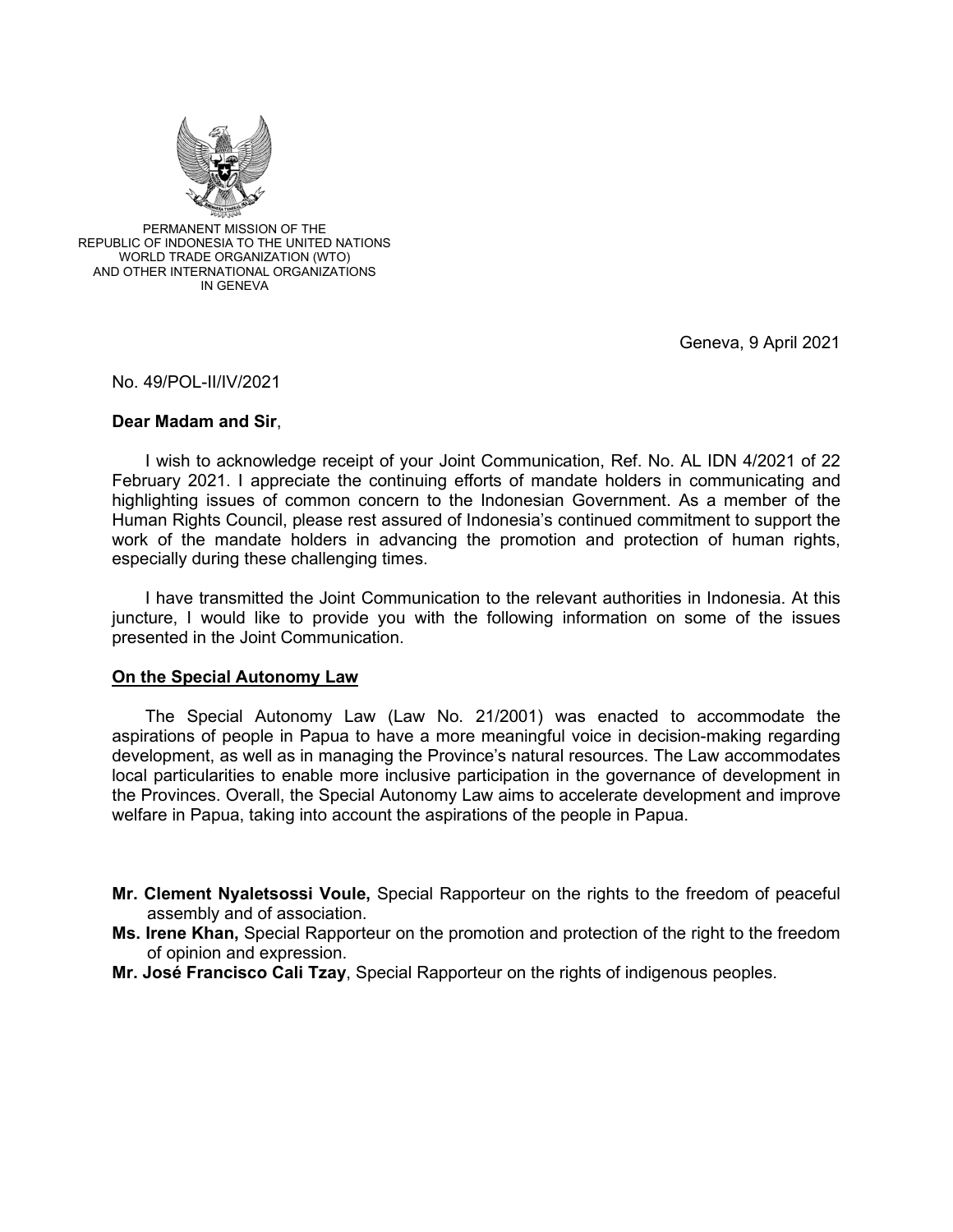## **On the demonstrations against the Special Autonomy Law**

 As guaranteed by Article 28 of Indonesia's 1945 Constitution, the Indonesian Government has consistently facilitated the right to peaceful assembly and right to the freedom of expression. As a full-fledged democracy, the right to organize and to participate peacefully in demonstrations is ingrained in the daily life of Indonesians. A brief scan through Indonesian media outlets, especially prior to the COVID-19 pandemic, can attest to this fact. Further, throughout the implementation of large-scale social restrictions at the national and local levels, an almost innumerable number of webinars discussing the issue of the Special Autonomy Law, including those that are critical of the matter, have been, and continues to be held, without any interruption.

 On this note, I wish to therefore categorically reject your assessment in page 3 of the Joint Communication, in which you stated "[i]n this regard, we express serious concern at what appears to be an attempt to silence critical views about the implementation of the Special Autonomy Law through peaceful assembly". Please note that the restrictions imposed on most of the mass public gatherings referred to in your letter has nothing to do with the substance of the demonstrations, but is strictly implemented based on the social restrictions/COVID-19 prevention guidelines imposed during this time of pandemic. On the other hand, it is also very important to note that any public assembly aimed to promote separatism in Indonesia is against Indonesia's national laws, and is therefore illegal. **We reiterate our principled position that the promotion of separatism does not fall under the category of peaceful assembly.** 

 As you are aware, the exercise of the right to the freedom of assembly and freedom of expression is not without limitation. These limitations are clearly set out in Article 19(3) of the ICCPR, to which Indonesia is party to. The Indonesia Government has been and will continue to guarantee the right to the freedom of peaceful assembly and the freedom of expression insofar as those rights do not contravene prevailing laws and regulations, especially as it pertains to the protection of public health and public.

 Government policies to minimize the spread, and mitigate the impacts of, COVID-19, therefore, should not be automatically construed as infringing the rights to freedom of peaceful assembly and of association. A more realistic view point on the nexus between rights and COVID-19 is therefore necessary in today's context.

## **On ensuring a safe and enabling environment for human rights defenders**

The 1945 Constitution of Indonesia guarantees the protection of human rights and equality before the law for all Indonesians, regardless of his or her socio-cultural, religious or economic background. These rights extend to everyone, including to human rights defenders.

Indonesia subscribes to the definition contained in the Declaration on Human Rights Defenders, which states that human rights defenders refer to "individuals, groups and associations … contributing to … the effective elimination of all violations of human rights and fundamental freedoms of peoples and individuals."

With regard to the protection of human rights defenders as a whole, please note that as a traditional co-sponsor of all HRC resolutions on the Mandate of the Special Rapporteur on the Situation of Human Rights Defenders, Indonesia firmly believes that human rights defenders, in all their forms and professions, are key partners in the advancement of human rights. Therefore,